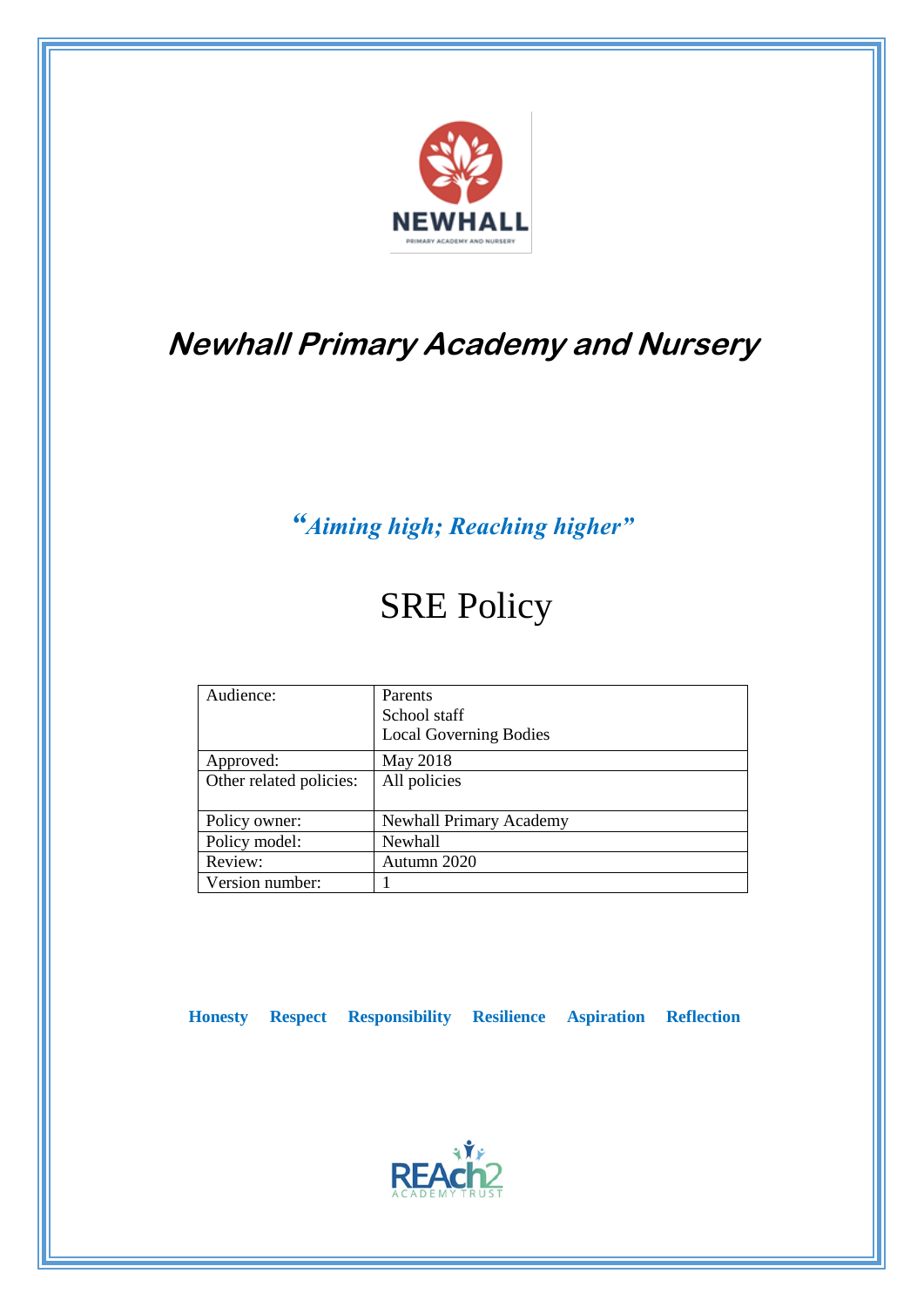"Sex and Relationships Education is lifelong learning about physical, moral and emotional development. It is about understanding the importance of stable and loving relationships, respect, love and care. It is also about the teaching of sex, sexuality and sexual health. It is not about the promotion of sexual orientation

or sexual activity." (DFE July 2000)

Our children learn about sex and relationships from the very youngest age, even if we don't talk with them. Some of the things they learn are incorrect, confusing and frightening. In a world where sex is used to sell things from food to fast cars, and celebrities' lives become everyone's business; we should talk to our children to help them make sense of it all.

In the UK we have the highest rates of teenage pregnancy in Western Europe. We also have high rates of sexually transmitted infections (STIs). Effective SRE does not encourage early sexual experimentation – but it does enable young people to mature, to build up their confidence and selfesteem and to understand the reasons for delaying sexual activity until they are ready.

Parents and carers are the key people for their child's learning about sex and relationships and schools should always work in partnership with home. Parents and carers need to know that the school's SRE programme will complement their role and support them in the education of their child regarding sex and relationships. The Newhall Primary Academy will ensure that parents and carers views are heard and that SRE teaching is culturally appropriate and inclusive of all of our children.

## **AIMS AND OBJECTIVES**

There are three main elements to our SRE programme:

- Knowledge and understanding
- Developing positive attitudes and values
- Extending personal and social skills

At Newhall Primary Academy, we have a commitment to ensure that our programme is relevant to all pupils and is taught in a way that is age and stage appropriate.

The objectives of Sex and Relationship Education at Newhall Primary Academy are:

• Enabling our pupils to make responsible, informed and healthy decisions about their lives, both now and in the future.

• Teaching our pupils to respect themselves and others so they can move confidently from childhood through to adolescence and into adulthood.

• Providing a supportive learning environment in which pupils can develop their feelings of self-worth and confidence, especially in relationship to others.

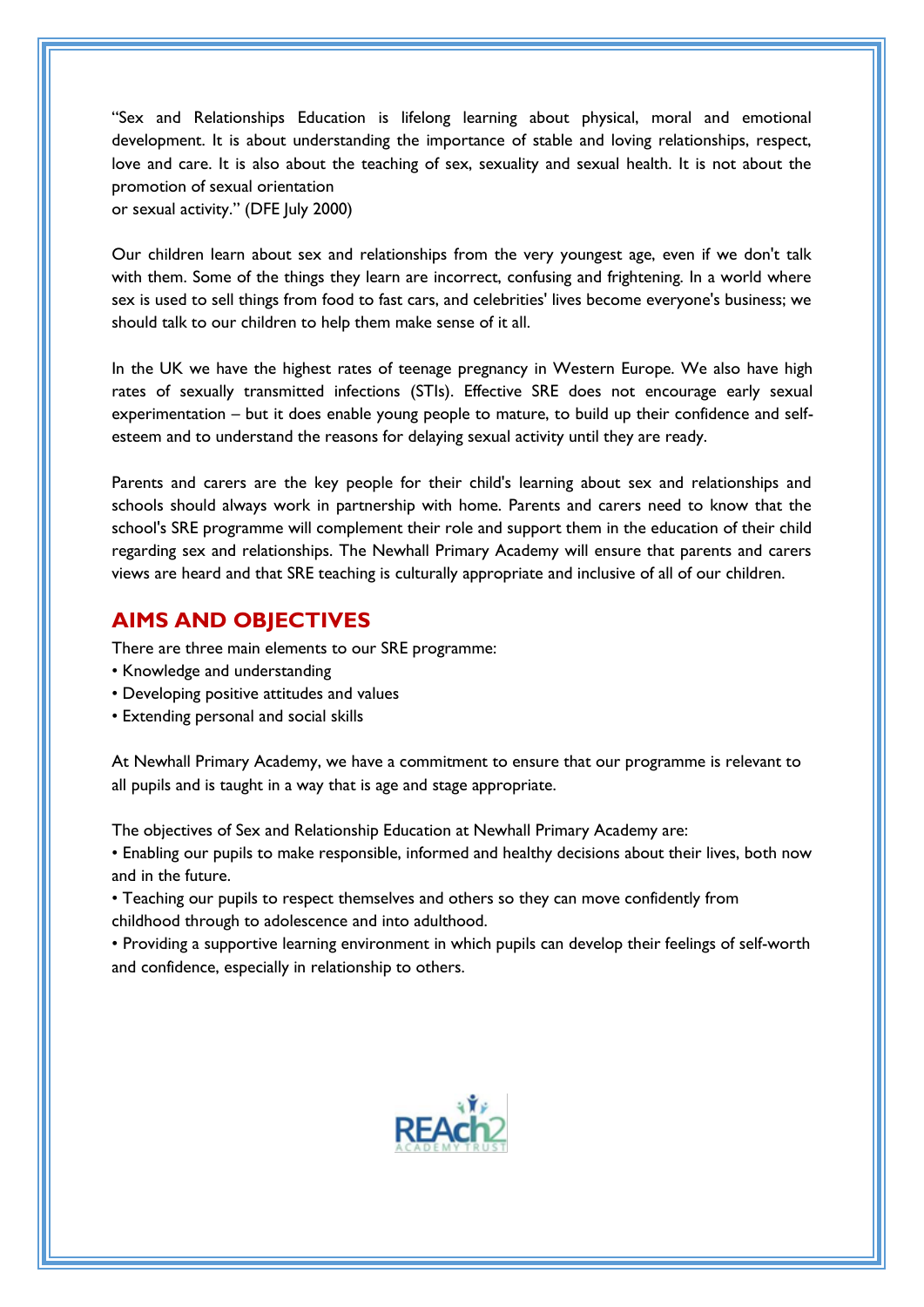## **SEX AND RELATIONSHIPS EDUCATION IN THE NATIONAL CURRICULUM**

The legal requirements are that Newhall Primary Academy has a statutory duty to teach the following as part of the National Curriculum Science Orders.

#### *Parents do not have the right to withdraw their children from these aspects of the Science curriculum.*

#### **At Key Stage 1**

 $\Box$  Notice that animals, including humans, have offspring which grow into adults

#### **At Key Stage 2**

- $\Box$  Describe the differences in the life cycles of a mammal, an amphibian, an insect and a bird
- $\Box$  Describe the life process of reproduction in some plants and animals.
- $\Box$  Describe the changes as humans develop to old age.

 $\Box$  Recognise that living things produce offspring of the same kind, but normally offspring vary and are not identical to their parents

## **SEX AND RELATIONSHIPS EDUCATION IN THE PERSONAL SOCIAL AND HEALTH EDUCATION (PSHE) CURRICULUM**

At Newhall Primary Academy we teach SRE through our scheme of work for PSHE, called Jigsaw.

This scheme has been quality assured by the PSHE association as meeting the requirements set out in the governments 'Sex and Relationship Education Guidance'.

The scheme runs across all year groups from Reception to Year 6 and covers all aspects of personal, social, moral and spiritual education divided in to six themes:

- $\Box$  Being me in my world
- $\Box$  Celebrating difference
- $\Box$  Dreams and goals
- $\Box$  Healthy me
- $\Box$  Relationships
- $\Box$  Changing me

Sex and relationships education is taught through the **'Changing Me'** theme in the summer term.

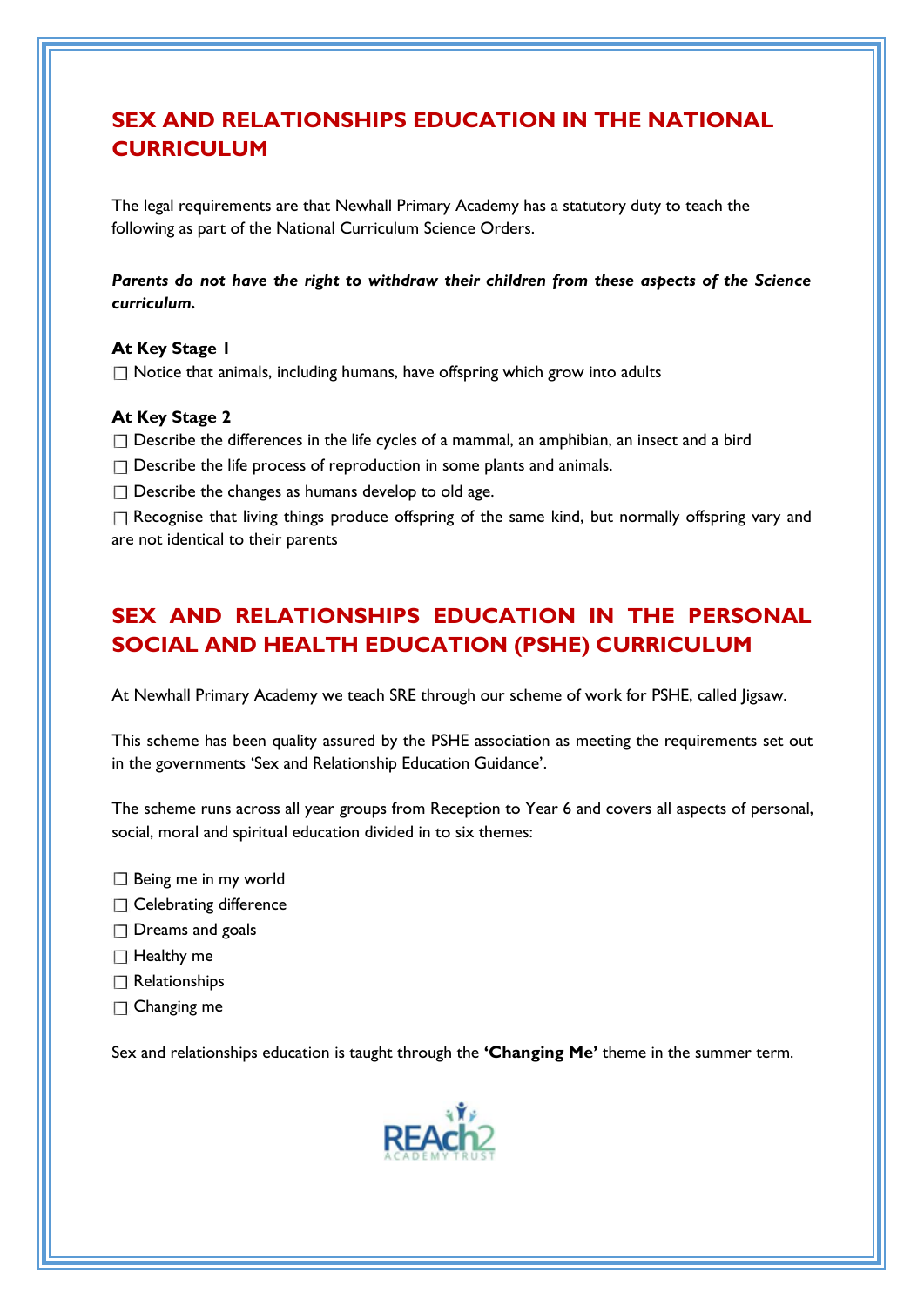#### **Scheme**

#### **Foundation**

Children learn about the concept of male and female and about young animals.

#### **Year 1**

Children in year 1 begin to understand the life cycles of animals and humans. They discuss the different ways that they have changed since they were a baby including the different ways their body has changed. The children learn the biological names for all body parts including penis, vagina and testicles. They also talk about the names different families also have for these body parts. They are taught that each time they learn something new they are changing a little bit.

#### **Year 2**

In year 2 children build on their learning from year 1 by matching the correct body parts to a boy and a girl. They discuss the function of clothing to keep us warm, to look nice and to keep our private parts private. The children learn about the natural process of growing from young to old and learn that this cannot be controlled. They recognise how their body has changed since they were babies.

#### **Year 3**

In year 3 children learn that in animals, including humans, it is usually the female that has a baby. They begin to understand how babies grow in the mother's uterus and once born, what a baby needs to live and grow.

Children are introduced to the word 'puberty' as the process of a child's body growing into an adult's body. Using biological terminology the children begin to learn about the changes that happen to the body during puberty, both outside and inside and why these changes are necessary so that their bodies can make babies when they grow up.

They start to recognise stereotypical ideas they might have about parenting and family roles.

#### **Year 4**

Children in year 4 learn that babies are made from the joining of an egg and sperm and that because of this some of their personal characteristics come from each parent.

They learn the correct biological names for the internal and external parts of male and female bodies that are necessary for making a baby and that a sperm meets an egg during 'a specially close and loving embrace'.

All children learn how girls' bodies change in order for her to be able to have babies as an adult and that menstruation (having periods) is a natural part of this.

They can identify changes that have been and may continue to be out of their control that they have learned to accept.

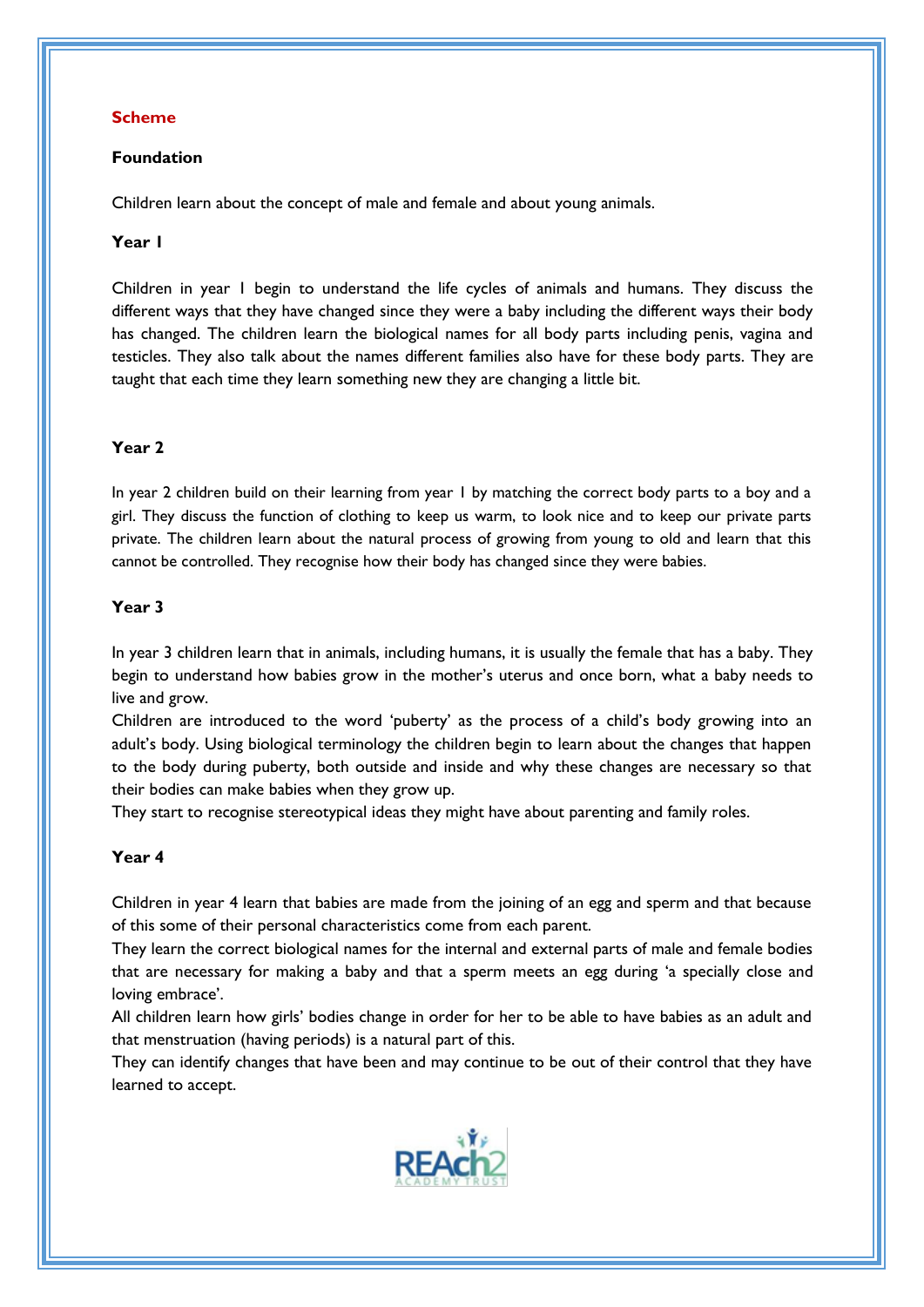#### **Year 5**

In year 5 children learn the concept of 'self-image' and how they see themselves may differ from how they are perceived by others.

Children continue to learn about how boys' and girls' bodies change during puberty and discuss how they might feel about this.

They learn that being attracted to others is a natural part of growing up. The meanings of terms such as 'gay' are clarified as they arise.

The children learn that babies are usually made during sexual intercourse but sometimes people need IVF to help them have a baby.

Children learn that having a baby is a choice that is made by responsible adults and discuss different situations and scenarios represented in the world around them e.g. same sex parents. Contraception is discussed.

Children identify what they are looking forward to about being a teenager and begin to understand that growing up brings growing responsibilities. Children are made aware that the age of consent for sexual intercourse is 16.

#### **Year 6**

Children in year 6 discuss their own self-image and learn how to develop their self -esteem. They talk about how celebrities are represented in magazines and how these images are 'airbrushed' and are not realistic representations.

The children use their knowledge to answer questions and give advice to their peers about worries and concerns they have about getting older. They continue to learn about the importance of looking after themselves physically and emotionally. More advanced terminology is explained to the children as it arises.

In year 6, children will describe how a baby develops from conception, through the nine months of pregnancy, and how it is born.

They discuss how being physically attracted to someone changes the nature of relationships.

As they near the end of the theme the children reflect on their experiences of primary school and discuss their worries about transition to secondary school.

The class teacher will teach SRE. A range of teaching methods are used which include use of video, discussion, games and practical activities. Sex and relationship education is usually delivered in mixed gender groups. However, on occasions where it is more appropriate they will be taught in single gender groups.

Resources to teach sex and relationship education include fiction, reference books, extracts from videos, diagrams and case studies. All resources are provided along with the 'Jigsaw' scheme of work to complement the activities that are suggested.

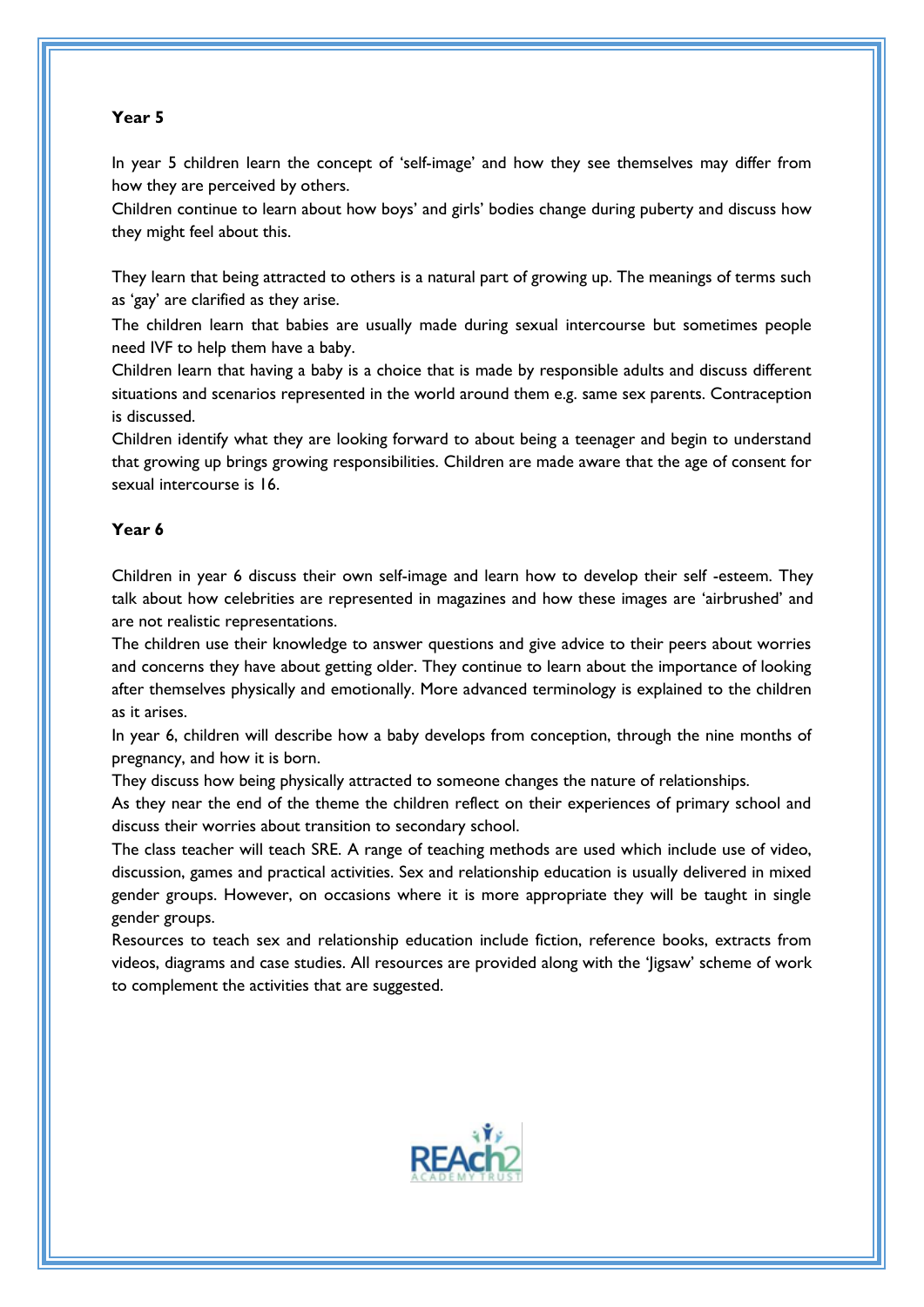## **Consulting Parents**

The 'Changing Me' materials and resources that will be used in the school's SRE Programme are available for parents to see in school. A request must be made to the Headteacher who will give parents the opportunity to review the resources. The school will inform parents when an aspect of the SRE programme are taught and provides opportunities for parents to discuss the content of the lessons and to view the videos and resources being used.

Parents have the right to withdraw their children from those aspects of SRE not included in the National Curriculum Science Orders and, when this is the case, children will work in a different class during these sessions. However, the school cannot prevent them hearing about the learning from their peers and cannot be responsible for any misconceptions that may arise from this.

## **SEX AND RELATIONSHIPS EDUCATION - POLICY AND PRACTICE**

 $\Box$  The Headteacher will have overall responsibility for the provision of the programme and will monitor its implementation recommending any necessary changes to governors as appropriate.

 $\Box$  Parents will receive prior notification of the SRE Programme to enable them to discuss issues with staff or their own children.

 $\Box$  Materials used in the SRE Programme will be available to parents on request.

 $\Box$  Parents may withdraw their children from all or part of the school's SRE Programme if they wish.

However the school cannot prevent them hearing about the learning from their peers and cannot be responsible for any misconceptions that may arise from this.

 $\Box$  The SRE Programme will cover aspects of personal hygiene, puberty, menstruation, pregnancy and birth.

 $\Box$  The children will be taught in both single and mixed gender groups as appropriate (at the schools discretion).

 $\Box$  If children ask questions outside the SRE Programme, the teachers will use their professional discretion in answering them in an appropriate manner and at an appropriate and suitable time.

 $\square$  Every child is entitled to receive SRE.

 $\Box$  It is our intention all children have the opportunity to experience a programme of SRE at a level that is appropriate for their age and physical development with differentiated provision if required.

 $\Box$  The school's SRE Policy is subject to annual review.